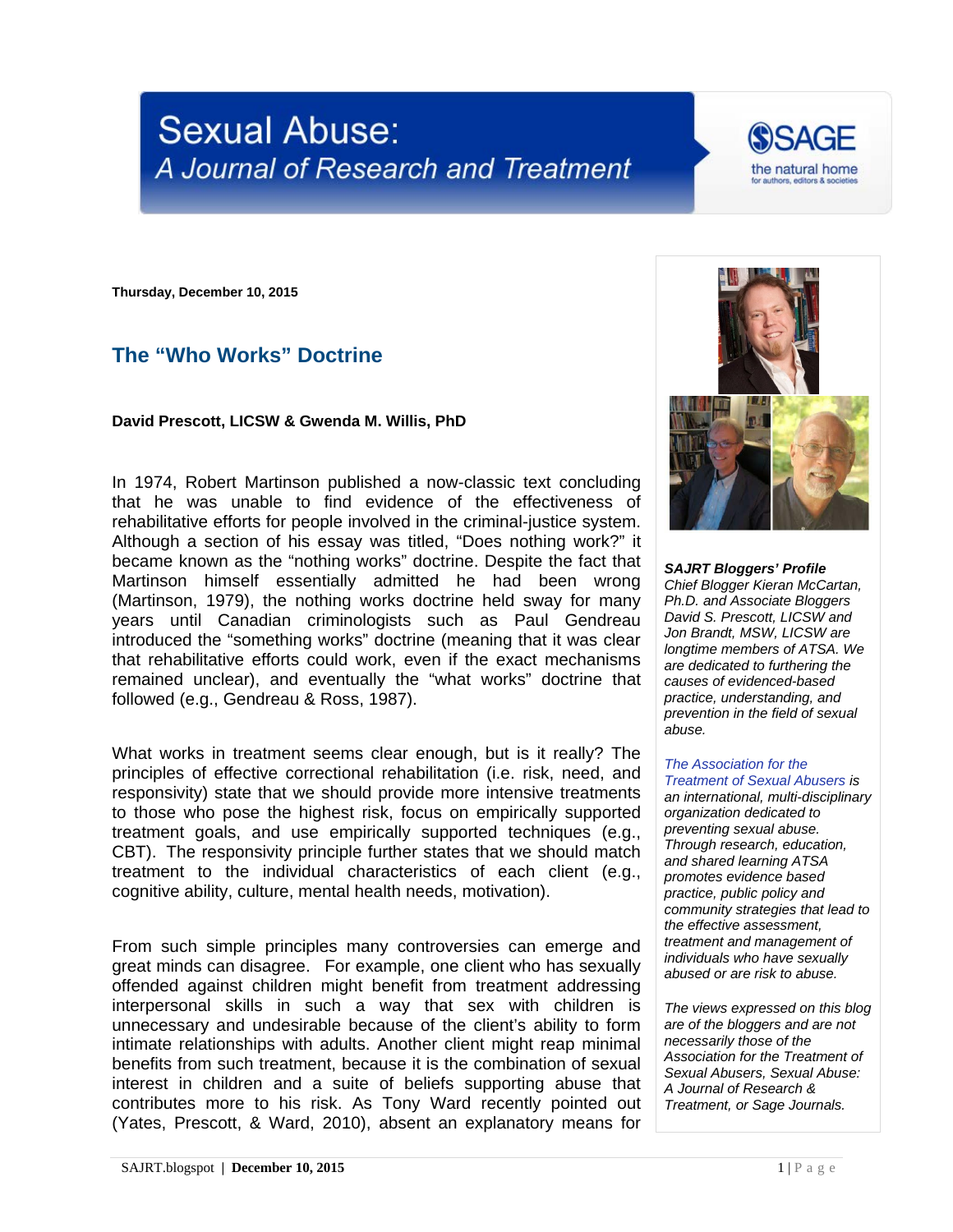understanding risk factors, they may simply be markers for further investigation and understanding in programs that seek to reduce risk and build capacities.

There is no question that the principles of risk, need, and responsivity are vital contributors to "what works" in treatment. However, a robust research literature both inside and outside our field points to the fact that who the professional is can be a vital contributor to building responsivity and beyond. As a result, we are proposing a "who works doctrine" alongside the what works doctrine. The name is intended to be provocative and only slightly tongue-in-cheek, and intended as a homage to those brilliant researchers who came before us. To illustrate the importance of thinking in terms of "who works" in addition to what works, it may be helpful to review influential developments of the past.

In 1979, Edward Bordin proposed a model of the therapeutic alliance that involved agreement on the nature of the therapeutic relationship, and agreement on the goals and tasks of treatment. Subsequent research by Jon Norcross and others would also highlight the importance of having therapy take place in the context of strong client preferences (Norcross, 2011). These four areas: agreement on the nature of the relationship, goals, tasks, and values form the basis of a critical element of treatment. Over a thousand studies have pointed to the contribution of the alliance to successful therapy outcomes. Recent research has highlighted the importance of clinicians getting feedback from their clients in these areas (e.g., Lambert, 2010; Prescott & Miller, 2015). In fact, one can argue that attention to the alliance is amongst the most evidence-based therapeutic activities there is. Without it, targeting criminogenic needs is useless, and a greater waste of resources for those at highest risk (since they presumably receive the most treatment).

Likewise, Bill Marshall's classic 2005 summary of research that he conducted with others points to the qualities of the most effective professionals (Marshall, 2005). They are warm, empathic, rewarding, and directive (in the sense of being able to guide people and processes. However, much of our field remains influenced by early texts and professionals who advocated a more overtly confrontational approach (e.g., Salter, 1988). Indeed, a 2008 meta-analysis by Karen Parhar and her colleagues found that the more coercive the treatment experience, the less likely it is to be effective (Parhar, Wormith, Derzken, & Beauregard, 2008). Most recently, Theresa Gannon and Tony Ward published an important paper titled, "Where has all the psychology gone?" that illustrated how far correctional programs can stray from what – and who – works in helping people in the legal system to rebuild their lives (Gannon & Ward, 2014).

Elsewhere in the psychotherapy literature, there is evidence that there is a greater difference in success between therapists practicing within a model than there is between models themselves (Wampold & Imel, 2015). Likewise, there is considerable evidence that the most effective practitioners in any endeavor tend to spend more time engaging in activities meant to improve their skills and outcomes (Ericsson, 2006). It is important to separate deliberate practice aimed at improvement from simply practicing a lot. More hours doing the same thing can be just that – doing more of the same. This is particularly crucial when one considers research finding that therapists often overestimate their effectiveness (e.g., Beech & Fordham, 1997; Walfish, McAlister, O'Donnell, & Lambert, 2012).

However, in some quarters, our field is paying less attention to therapeutic variables and focusing on cutting costs by engaging in a very high level of manualization at the expense of a deeper and more meaningful treatment experience (Albright, 2015). There is no reason to believe this will work. For example, Janice Marques and her colleagues found in a randomized clinical trial that there was no difference in re-offense rates between those who did and didn't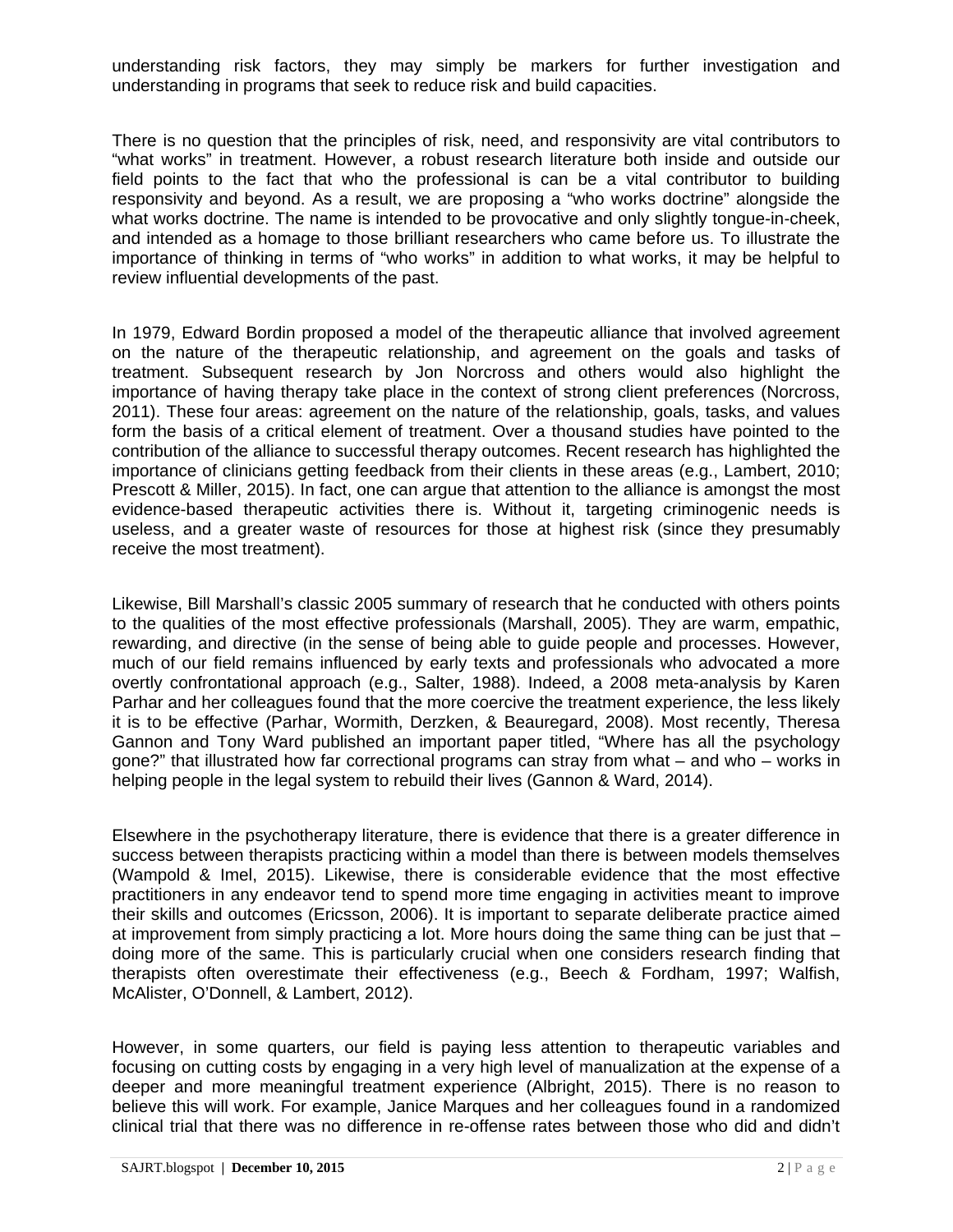complete abuse-specific treatment, although those who "got it" and meaningfully completed their treatment goals really did re-offend at lower rates, although these individuals received no further study. It is therefore not difficult to see how over-manualization (e.g., highly scripted rather than individualized) can easily result in problems adhering to the responsivity principle.

What works in treatment? We propose it is time for a return to a greater attention to factors related to *specific* responsivity and to draw on the existing psychotherapy research. Areas of focus can include:

- A return to thinking of our programs as delivering therapy and not simply treatment
- Greater attention to the professional self-development of therapists
- Increased recognition that society's attempts to use punishment-only approaches are almost entirely ineffective, while the right therapy and right supervision can make an impact on re-offense rates, community safety, and client well-being.
- A greater awareness of the role of adverse experiences in the lives of clients and a greater fine-tuning of therapy in order to help clients understand how adverse events have shaped their lives and provide avenues for growing beyond the effects of these experiences.
- Greater attention to what is important in clients' lives (e.g., drawing on the Good Lives Model; Yates, Prescott, & Ward, 2010).

In many environments, this will involve a return to viewing therapists as the professionals and experts that they are. After all, the very definition of evidence-based practice includes clinical expertise as well as best available research and in accordance with client characteristics.

### **References**

- Beech, A. R. & Fordham, A. S. 1997. Therapeutic climate of sexual offender treatment programs. *Sexual Abuse: A Journal of Research and Treatment* 9: 219–237.
- Bordin, E. S. (1979). The generalizability of the psychoanalytic concept of the working alliance.*Psychotherapy: Theory, Research & Practice, 16*, 252-260.
- Ericsson, K.A, Charness, N., Feltovich, P., & Hoffman, R. (eds.) (2006). *The Cambridge handbook of expertise and expert performance.* New York: Cambridge University Press.
- Gannon, T. A., & Ward, T. (2014). Where has all the psychology gone? A critical review of evidence-based psychological practice in correctional settings. *Aggression And Violent Behavior.*, *19*, 435-446.
- Gendreau, P., & Ross, R.R. (1987). Revivification of rehabilitation: Evidence from the 1980s,*Justice Quarterly*, *4*(3), 349-407.
- Lipton, D.S., Martinson, R., & Wilks, J. (1975). *The effectiveness of correctional treatment: A survey of treatment valuation studies.* New York: Praeger Press.